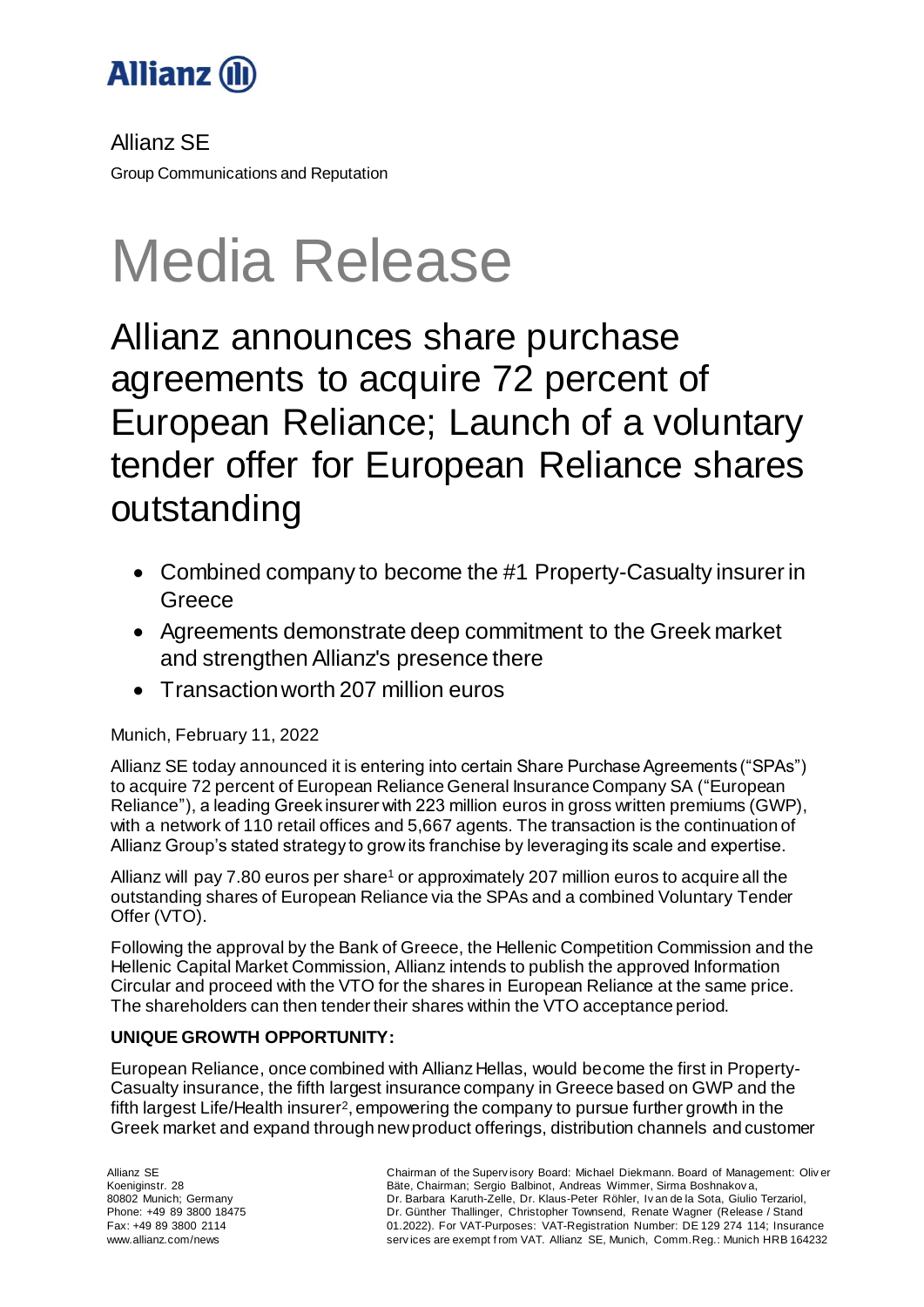pools. Once the transaction is completed, European Reliance's CEO **Christos Georgakopoulos** will assume the role of CEO of the combined company.

"This is an exciting opportunity for Allianz to elevate its position in the attractive Greek insurance market with an ideal entity such as European Reliance," said **Sergio Balbinot**, Member of the Board of Management of Allianz SE. "I look forward to welcoming European Reliance's employees to the Allianz Group after all the regulatory clearances are granted. Together, we will have deep sector knowledge and be well-placed for success."

### **KEY INVESTMENT IN GREECE:**

The acquisition of European Reliance, the largest independent insurance undertaking in Greece, represents Allianz's deep commitment to the Greek market. As a subsidiary of a global leader, the combined entity would benefit from Allianz's proven knowledge and financial strength.

\_\_\_\_\_\_\_\_\_\_\_\_\_\_\_\_\_\_\_\_\_\_\_\_\_\_\_\_\_\_\_\_\_\_\_\_\_\_\_\_\_

<sup>1</sup> [Independent Valuation Report Allianz commissioned](https://www.athexgroup.gr/documents/10180/6568037/481_806_2022_Greek_1.PDF/bcec9813-8a5f-467b-805c-7cb42b70b7f6)

<sup>1</sup> [Announcement of Submission of a Voluntary Tender Offer](https://www.athexgroup.gr/documents/10180/6568037/481_805_2022_Greek_1.pdf/11ee2ed9-ff8b-4c42-b4d6-7888b2578f2f)

<sup>2</sup> Sources: 2020 SFCR Reports and competitor public data. Pro-forma for Generali Group/AXA Insurance and NN Group/MetLife M&A announcements.

## **For further information, please contact:**

| Holger Klotz | Tel. +49 89 3800 90921, e-mail: holger.klotz@allianz.com |
|--------------|----------------------------------------------------------|
| Kirti Pandey | Tel. +49 89 3800 16255, e-mail: kirti.pandey@allianz.com |

#### **Disclaimer – No offer**

This press release is not an offer to purchase securities. The offer will be made only pursuant to the offer documentation w hich w ill contain the full terms and conditions of the offer. The offer documentation w ill be subject to review by the Hellenic Capital Market Commission (the "HCMC") and the offer w ill only be opened once the HCMC has granted its clearance. Any decision in respect of the offer should be made only on the basis of the information contained in such offer documentation. This press release w as prepared for informational purpose only. The diffusion of this press release, the offer and its acceptance may be subject to specific regulations or restrictions in certain countries. The offer is not made for persons subject to such restrictions, neither directly nor indirectly, and may not be accepted in any w ay from a country w here the offer w ould be subject to such restrictions. Consequently, persons in possession of this press release shall inquire about potential applicable local restrictions and comply w ith them. Allianz excludes all liability in the event of any breach of the applicable legal restrictions by any person.

#### **About Allianz**

The Allianz Group is one of the w orld's leading insurers and asset managers with 120 million\* private and corporate customers in more than 70 countries. Allianz customers benefit from a broad range of personal and corporate insurance services, ranging from property, life and health insurance to assistance services to credit insurance and global business insurance. Allianz is one of the w orld's largest investors, managing around 802 billion euros on behalf of its insurance customers. Furthermore, our asset managers PIMCO and Allianz Global Investors manage 1.9 trillion euros of third-party assets. Thanks to our systematic integration of ecological, social and governance criteria in our business processes and investment decisions, w e hold the leading position for insurers in the Dow Jones Sustainability Index, launched on 12.11.2021. In 2020, over 150,000 employees achieved total revenues of 140 billion euros and an operating profit of 10.8 billion euros for the group.

These assessments are, as alw ays, subject to the disclaimer provided below .